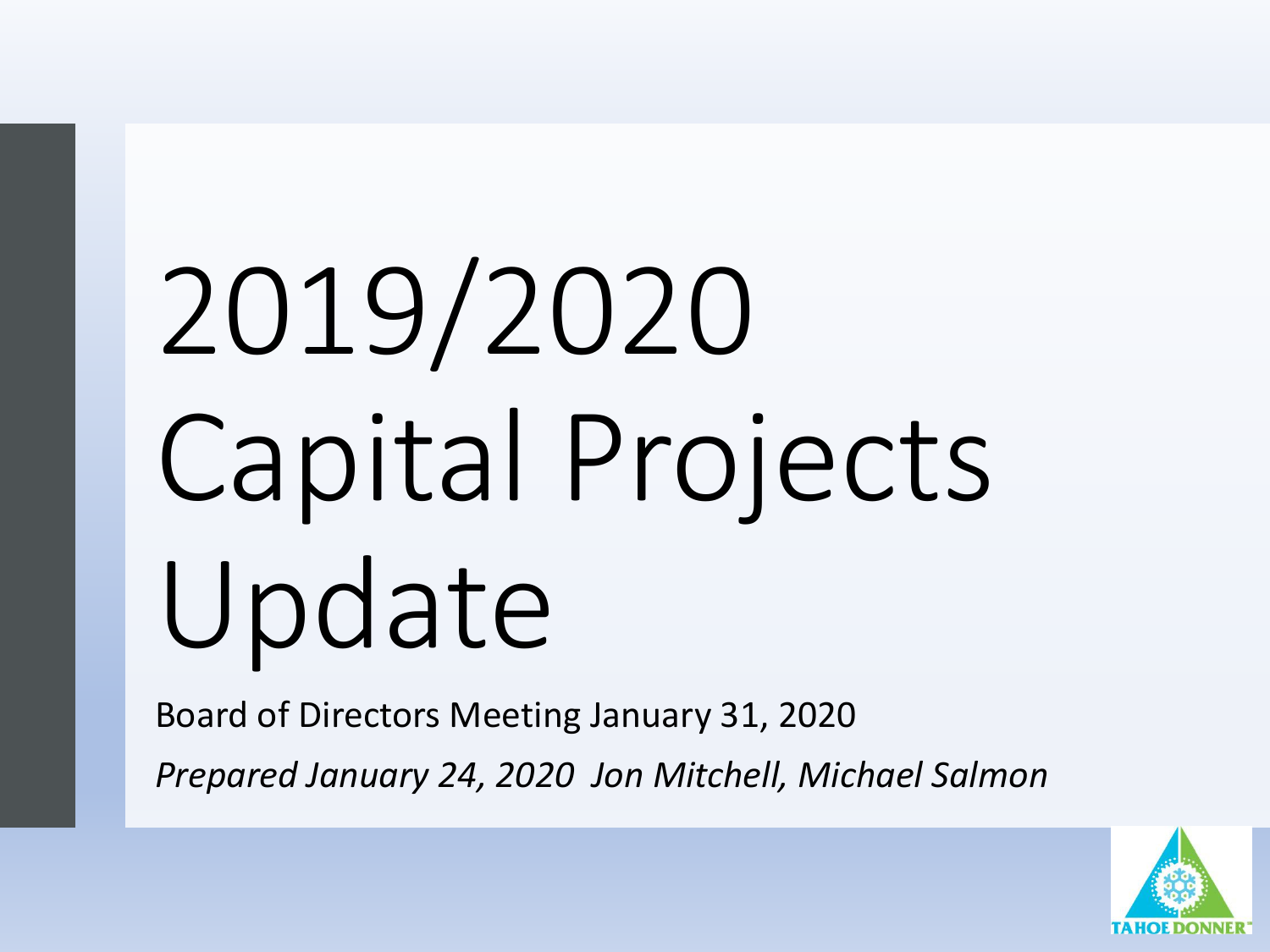# Capital Funds Review - 2019

#### **Replacement Reserve Fund**

- \$5.0 Million Expenditure Budget 2019
- \$3.4 Million Expenditure Actual 2019
- Golf Remodel \$500,000 shifted \$450k to 2020
- CASp Bdg \$510k, Actual \$207k
- Trails Bdg \$348k, Actual \$63k (timing)
- Governing Documents \$101,000 B, Forecast \$0 (charging to Operating Fund per Board)

#### **\$12.9m Actual ending fund balance, up \$3.3m to B**

- **-** \$1.7m less spend than Budget (timing primarily)
- \$1.0m transfer in from Operating Fund
- 500k beginning balance > B
	- \$435,00 Snowbird under 2018F/B
- **-** \$105k investment income favorable variance to B

#### **Development Fund**

- \$1.9 Million Expenditure Budget 2019
- \$0.7 Million Expenditure Actual 2019
- variance due to timing of projects between years

#### **\$6.8m Forecasted ending fund balance, up \$1.6m to B**

- +74k investment income favorable variance to B
- +1.2m Various projects +/- timing between years
- +355k beginning balance > B, timing of projects between years

#### **Key Active Projects:**

TCRC Remodel project is on Budget and Schedule

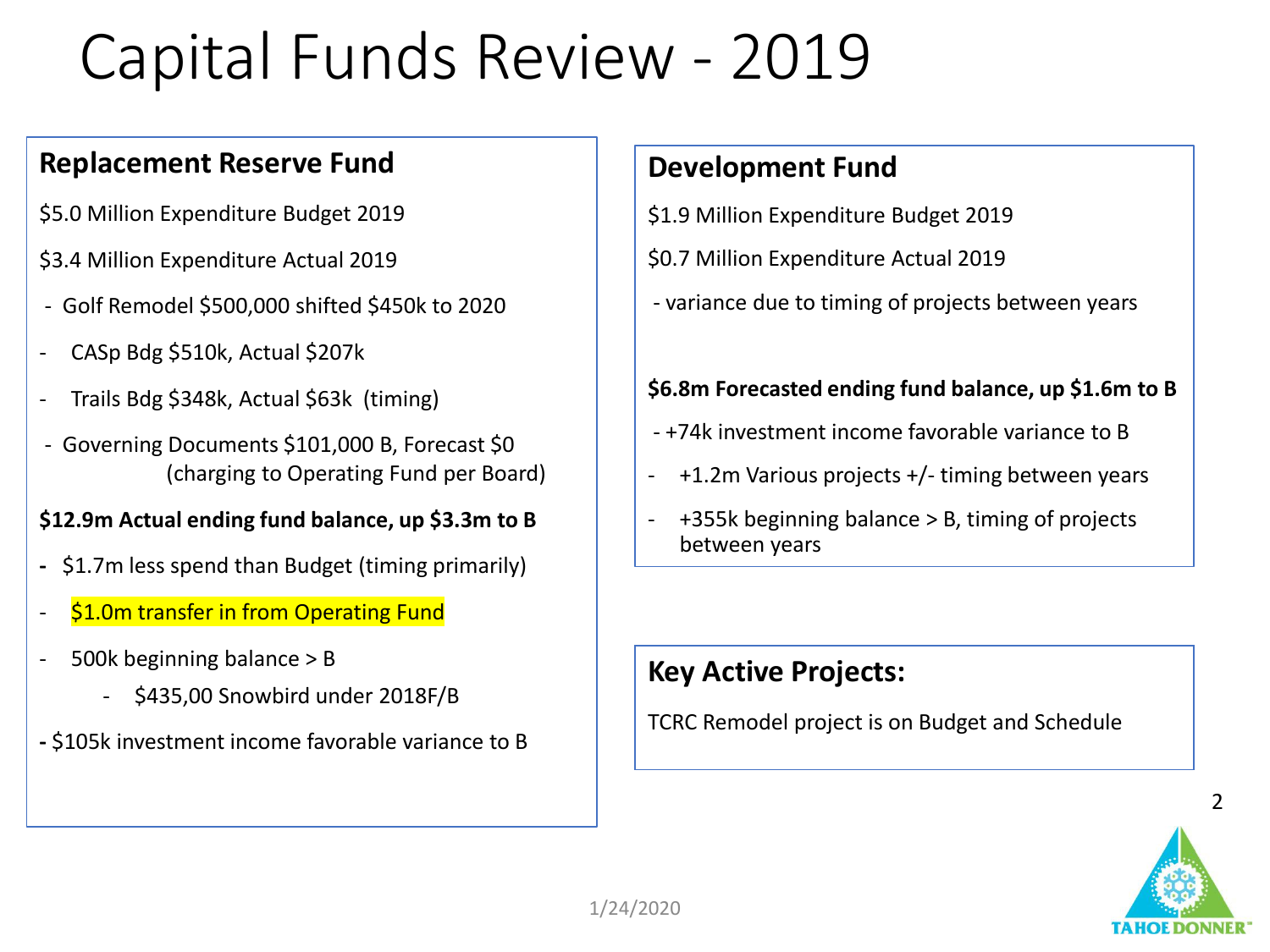# Replacement Reserve Fund - 2019

| w/Actual FBCF<br><b>Capital Funds Summary</b><br>2019<br>2019<br><b>YTD Actual</b><br>For the Twelve Months Ending December 31, 2019<br>2019<br><b>FORECAST</b><br><b>YTD Actual</b><br><b>Budget</b><br>vs Budget<br><b>REPLACEMENT RESERVE FUND</b><br>(902)<br>10,400,649<br>500,649<br>\$<br>10,400,649<br>9,900,000<br>£.<br>S.<br>2018 YEAR END 12/31/2018, Beginning Balance<br>ASSESSMENT CONTRIBUTION<br>4,661,000<br>4,661,000<br>4,661,000<br>Operating Fund Balance Transfer In (BoD approved 10/2019)<br>1,000,000<br>1,000,000<br>1,000,000<br><b>INTEREST INCOME</b><br>172,000<br>276,893<br>104,893<br>276,893<br><b>SALVAGE RECEIPTS</b><br>66,533<br>30,000<br>36,533<br>66,533<br><b>INCOME TAX EXPENSE</b><br>(29, 387)<br>(14,000)<br>(15, 387)<br>(29, 387)<br><b>BAD DEBT EXPENSE</b><br>(10, 714)<br>1,286<br>(10, 714)<br>(12,000)<br>ALLOCATED OVERHEAD<br>(77,000)<br>(77,000)<br>(77,000)<br><b>EXPENDITURES FOR CAPITAL ADDITIONS</b><br>С<br>(2,422,048)<br>(2,422,048)<br>(3,721,000)<br>1,298,952<br>F<br>M<br>MAJOR REPAIRS, MAINTENANCE & LEASE EXPENSES<br>(987, 862)<br>(1,319,000)<br>(987, 862)<br>331,138<br>12,878,063<br>3,258,063<br><b>Replacement Reserve Fund Balance</b><br>9,620,000<br>12,878,063 | <b>TAHOE DONNER ASSOCIATION</b> |  | <b>12-months YTD</b> | 12-months |  | 12-months |  |                 |
|----------------------------------------------------------------------------------------------------------------------------------------------------------------------------------------------------------------------------------------------------------------------------------------------------------------------------------------------------------------------------------------------------------------------------------------------------------------------------------------------------------------------------------------------------------------------------------------------------------------------------------------------------------------------------------------------------------------------------------------------------------------------------------------------------------------------------------------------------------------------------------------------------------------------------------------------------------------------------------------------------------------------------------------------------------------------------------------------------------------------------------------------------------------------------------------------------------------------------------------------------|---------------------------------|--|----------------------|-----------|--|-----------|--|-----------------|
|                                                                                                                                                                                                                                                                                                                                                                                                                                                                                                                                                                                                                                                                                                                                                                                                                                                                                                                                                                                                                                                                                                                                                                                                                                                    |                                 |  |                      |           |  |           |  |                 |
|                                                                                                                                                                                                                                                                                                                                                                                                                                                                                                                                                                                                                                                                                                                                                                                                                                                                                                                                                                                                                                                                                                                                                                                                                                                    |                                 |  |                      |           |  |           |  | <b>Forecast</b> |
|                                                                                                                                                                                                                                                                                                                                                                                                                                                                                                                                                                                                                                                                                                                                                                                                                                                                                                                                                                                                                                                                                                                                                                                                                                                    |                                 |  |                      |           |  |           |  | vs Budget       |
|                                                                                                                                                                                                                                                                                                                                                                                                                                                                                                                                                                                                                                                                                                                                                                                                                                                                                                                                                                                                                                                                                                                                                                                                                                                    |                                 |  |                      |           |  |           |  |                 |
|                                                                                                                                                                                                                                                                                                                                                                                                                                                                                                                                                                                                                                                                                                                                                                                                                                                                                                                                                                                                                                                                                                                                                                                                                                                    |                                 |  |                      |           |  |           |  | 500,649         |
|                                                                                                                                                                                                                                                                                                                                                                                                                                                                                                                                                                                                                                                                                                                                                                                                                                                                                                                                                                                                                                                                                                                                                                                                                                                    |                                 |  |                      |           |  |           |  |                 |
|                                                                                                                                                                                                                                                                                                                                                                                                                                                                                                                                                                                                                                                                                                                                                                                                                                                                                                                                                                                                                                                                                                                                                                                                                                                    |                                 |  |                      |           |  |           |  | 1,000,000       |
|                                                                                                                                                                                                                                                                                                                                                                                                                                                                                                                                                                                                                                                                                                                                                                                                                                                                                                                                                                                                                                                                                                                                                                                                                                                    |                                 |  |                      |           |  |           |  | 104,893         |
|                                                                                                                                                                                                                                                                                                                                                                                                                                                                                                                                                                                                                                                                                                                                                                                                                                                                                                                                                                                                                                                                                                                                                                                                                                                    |                                 |  |                      |           |  |           |  | 36,533          |
|                                                                                                                                                                                                                                                                                                                                                                                                                                                                                                                                                                                                                                                                                                                                                                                                                                                                                                                                                                                                                                                                                                                                                                                                                                                    |                                 |  |                      |           |  |           |  | (15, 387)       |
|                                                                                                                                                                                                                                                                                                                                                                                                                                                                                                                                                                                                                                                                                                                                                                                                                                                                                                                                                                                                                                                                                                                                                                                                                                                    |                                 |  |                      |           |  |           |  | 1,286           |
|                                                                                                                                                                                                                                                                                                                                                                                                                                                                                                                                                                                                                                                                                                                                                                                                                                                                                                                                                                                                                                                                                                                                                                                                                                                    |                                 |  |                      |           |  |           |  |                 |
|                                                                                                                                                                                                                                                                                                                                                                                                                                                                                                                                                                                                                                                                                                                                                                                                                                                                                                                                                                                                                                                                                                                                                                                                                                                    |                                 |  |                      |           |  |           |  | 1,298,952       |
|                                                                                                                                                                                                                                                                                                                                                                                                                                                                                                                                                                                                                                                                                                                                                                                                                                                                                                                                                                                                                                                                                                                                                                                                                                                    |                                 |  |                      |           |  |           |  | 331,138         |
|                                                                                                                                                                                                                                                                                                                                                                                                                                                                                                                                                                                                                                                                                                                                                                                                                                                                                                                                                                                                                                                                                                                                                                                                                                                    |                                 |  |                      |           |  |           |  | 3,258,063       |

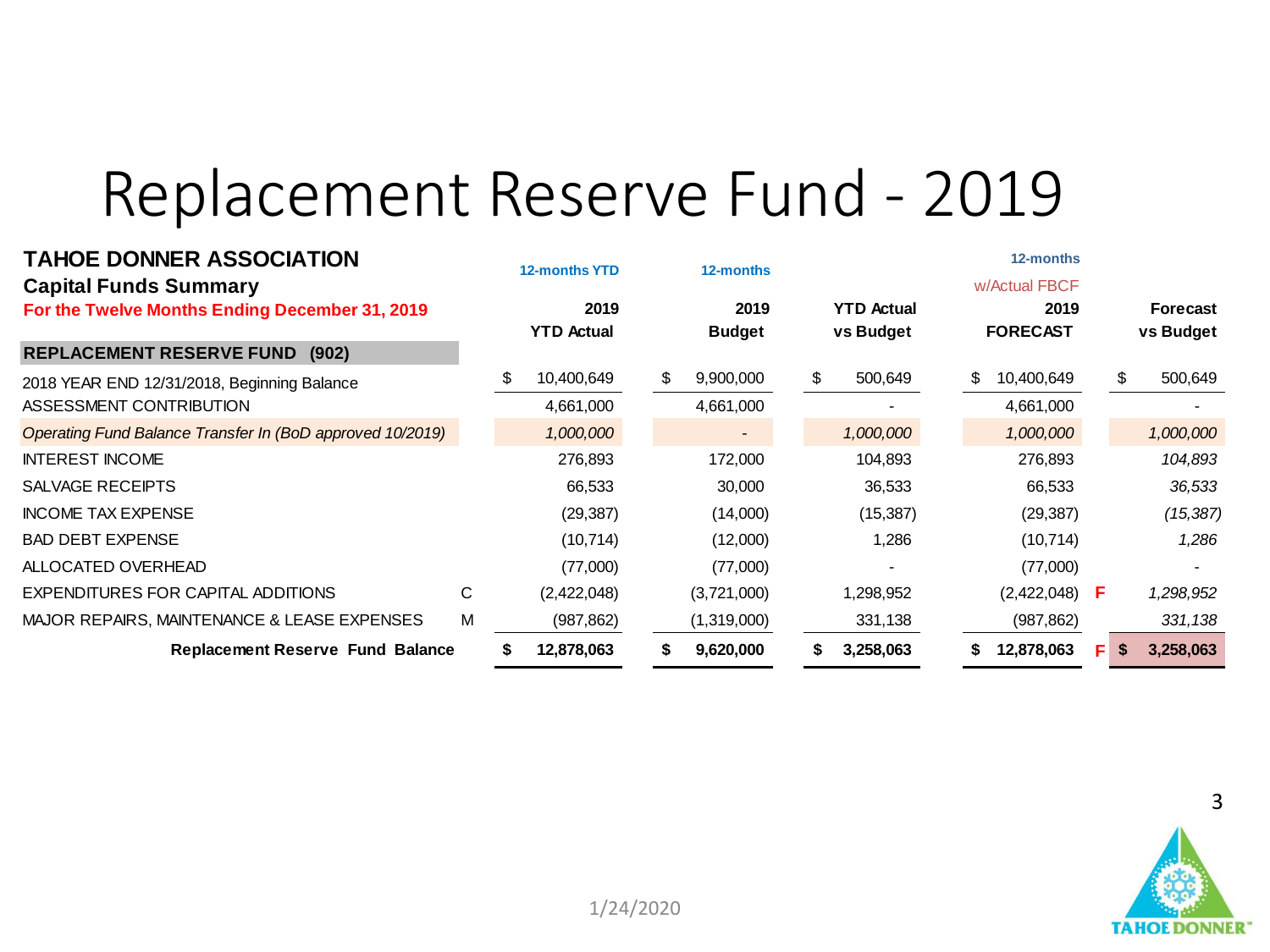### Replacement Reserve Fund – 2019 Spend - Top 20 Project \$ Expenditures \$2,222,716 or 65% of spend

| <b>Component</b>                                 | <b>Location</b>                | <b>Type</b>             | 2019<br><b>BUDGET</b>  | 2019<br><b>REVISED</b><br><b>BUDGET</b> | 2019<br><b>FORECAST</b> | 2019 Revised<br><b>Budget vs</b><br>Forecast | <b>2019 YTD</b><br><b>Actual</b> |                                                                |
|--------------------------------------------------|--------------------------------|-------------------------|------------------------|-----------------------------------------|-------------------------|----------------------------------------------|----------------------------------|----------------------------------------------------------------|
| $\overline{\mathbf{v}}$                          | $\overline{\mathbf{v}}$        | $\overline{\mathbf{v}}$ | $\overline{\mathbf v}$ | $\overline{\phantom{a}}$                | v                       | $\overline{\phantom{a}}$                     |                                  |                                                                |
| <b>TCRC Expansion Project</b>                    | <b>Trout Creek BLDG</b>        | $\mathcal{C}$           |                        | 760,347                                 | 891,607                 |                                              |                                  | $\frac{1}{(131,260)}$ Timing between w years, project is under |
| NWCH Exterior Restrooms CASp ImpreNorthwoods     |                                | $\mathcal{C}$           |                        | 206,856                                 | 206,856                 | (0)                                          | 206,856                          |                                                                |
| Year 3 - Forestry Storm Damage                   | Forestry                       | ${\bf E}$               | 153,276                | 153,276                                 | 152,232                 | 1,044                                        | 152,232                          |                                                                |
| Reserve Payroll Allocation                       | Administration                 | ${\bf E}$               | 136,650                | 136,650                                 | 134,000                 | 2,650                                        | 134,000                          |                                                                |
| No. 089 - Ford 03 - F550 Chip Truck - 7 Forestry |                                | $\mathcal{C}$           | 77,137                 | 77,137                                  | 87,565                  | (10, 428)                                    | 87,565                           |                                                                |
| Bus replacement (for 1 totalled)                 | Ski Area - Vehicle Maintenance | $\mathcal{C}$           |                        | 105,000                                 | 87,354                  | 17,646                                       | 87,354                           |                                                                |
| <b>Mastication - Plantation Management</b>       | Forestry                       | ${\bf E}$               | 84,893                 | 84,893                                  | 84,893                  | $\theta$                                     | 84,893                           |                                                                |
| <b>Strength Equipment</b>                        | <b>Trout Creek FITNESSEQ</b>   | $\mathcal{C}$           |                        | 78,000                                  | 77,129                  | 871                                          | 77,129                           |                                                                |
| Golf Greens Replacement                          | <b>Golf Course</b>             | $\mathcal{C}$           | $\blacksquare$         | 69,540                                  | 69,566                  | (26)                                         | 69,566                           |                                                                |
| Golf Pro Shop Closet Remediation                 | The Lodge                      | E                       |                        | 63,170                                  | 63,170                  |                                              | 63,170                           |                                                                |
| Fairways/Rough Remodel - Agency and Golf Course  |                                | $\mathcal{C}$           | 500,207                | 52,923                                  | 52,923                  |                                              | 52,923                           |                                                                |
| <b>ACAC</b> - Culvert Repair                     | <b>Cross Country</b>           | ${\bf E}$               |                        | 50,000                                  | 45,913                  | 4,087                                        | 45,913                           |                                                                |
| Fiber Optic Leases                               | IT                             | E                       | 43,414                 | 43,414                                  | 43,009                  | 405                                          | 43,009                           |                                                                |
| The Lodge - CASp Improvements                    | The Lodge                      | $\mathcal{C}$           |                        | 63,000                                  | 37,432                  | 25,568                                       | 37,432                           |                                                                |
| Copier Lease- Admin/ASO                          | Administration                 | E                       | 33,908                 | 33,908                                  | 35,747                  | (1,838)                                      | 35,747                           |                                                                |
| <b>VOIP-Physical Phones</b>                      | IT                             | $\mathcal{C}$           | 36,443                 | 36,443                                  | 34,624                  | 1,818                                        | 34,624                           |                                                                |
| Timeclocks - Paychex - Lease                     | IT                             | E                       | 19,269                 | 19,269                                  | 33,747                  | (14, 478)                                    | 33,747                           |                                                                |
| Service Microsoft 365 license                    | IT                             | ${\bf E}$               | 33,912                 | 33,912                                  | 29,637                  | 4,275                                        | 29,637                           |                                                                |
| Trail maintenance 2019 only                      | <b>Cross Country</b>           | $\mathcal{C}$           | 28,786                 | 29,096                                  | 29,096                  |                                              | 29,096                           | 4                                                              |
| Toro Workman hd-xd                               | Golf Course                    | $\mathcal{C}$           | 30,605                 | 30,605                                  | 26,215                  | 4,389                                        | 26,215                           |                                                                |

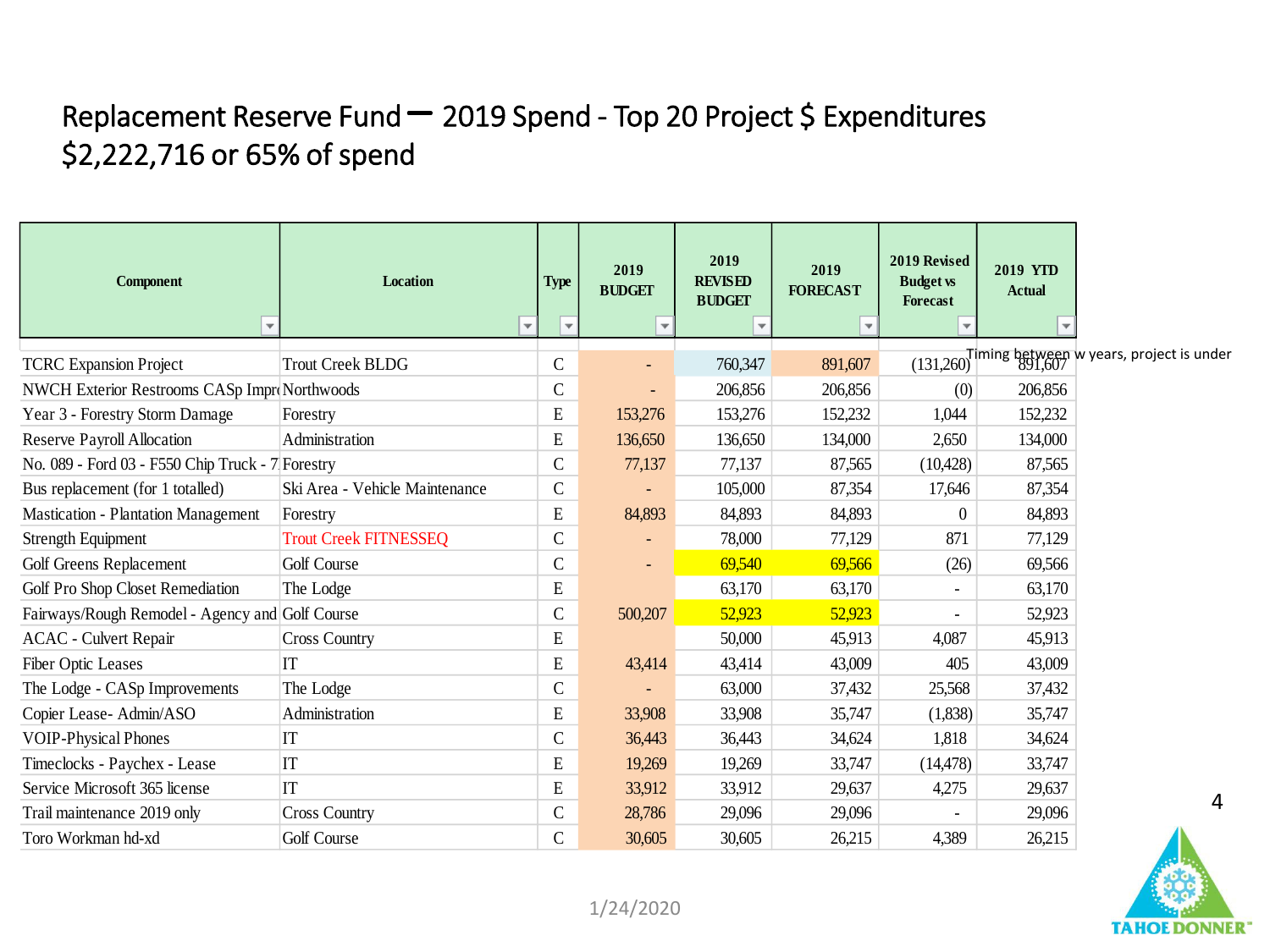### Replacement Reserve Fund – notables larger \$ projects, with less or no 2019 spend below is \$1,000,361 in 2019 Budget, spent \$226,127 for \$774,000 not spent in 2019

| <b>Component</b>                                          | <b>Location</b><br>$\overline{\phantom{a}}$ | <b>Type</b><br>$\overline{\phantom{a}}$ | 2019<br><b>BUDGET</b><br>$\overline{\phantom{a}}$ | 2019<br><b>REVISED</b><br><b>BUDGET</b><br>▼ | 2019<br><b>FORECAST</b>                                        | 2019 Revised<br><b>Budget vs</b><br><b>Forecast</b> | <b>2019 YTD</b><br><b>Actual</b> |
|-----------------------------------------------------------|---------------------------------------------|-----------------------------------------|---------------------------------------------------|----------------------------------------------|----------------------------------------------------------------|-----------------------------------------------------|----------------------------------|
| Trail - Nature Loop Construction                          | Trails                                      | C                                       | 76,465                                            | 19,271                                       | 19,271                                                         | $\overline{\phantom{0}}$                            | 19,271                           |
| CASp Improvements Year 1                                  | Administration                              | $\mathsf{C}$                            | 509,930                                           |                                              | $\alpha$ < did spend \$206,856 of this on NWCH (on prior page) |                                                     |                                  |
| No. 141 - Ford 15 - Explorer Sport - 7K (Administration   |                                             | C                                       | 67,474                                            |                                              |                                                                | $\overline{\phantom{0}}$                            |                                  |
| Trail - Nature Loop Bridge                                | Trails                                      | $\sim$<br>U                             | 48,530                                            |                                              | $\overline{\phantom{0}}$                                       | $\sim$                                              |                                  |
| No. 137 - Ford 07 - F150 - 8M11322 - G Golf Course        |                                             | C                                       | 49,400                                            | $\overline{\phantom{0}}$                     | $\overline{\phantom{a}}$                                       | $\sim$                                              |                                  |
| NWDS Furniture- Pool Deck - Chaise                        | No. Woods Pool-Bldg.                        | $\mathsf{C}$                            | 35,798                                            |                                              | $\overline{\phantom{a}}$                                       | $\overline{\phantom{0}}$                            |                                  |
| NWDS Furniture- Pool Deck - Tables & No. Woods Pool-Bldg. |                                             | C                                       | 17,898                                            |                                              | $\overline{\phantom{a}}$                                       | $\overline{\phantom{0}}$                            |                                  |
| Furniture - Patio - Rec - Chaise                          | <b>Trout Creek POOLSPA</b>                  | C                                       | 45,553                                            |                                              | $\overline{\phantom{0}}$                                       | $\sim$                                              |                                  |
| <b>Fuel Tanks</b>                                         | Maintenance                                 | C                                       | 48,084                                            |                                              | $\overline{\phantom{0}}$                                       | $\overline{\phantom{0}}$                            |                                  |
| Governing Document Complete Redo                          | Administration                              | E                                       | 101,230                                           |                                              | < charged to OPF Fund, \$27k                                   |                                                     |                                  |

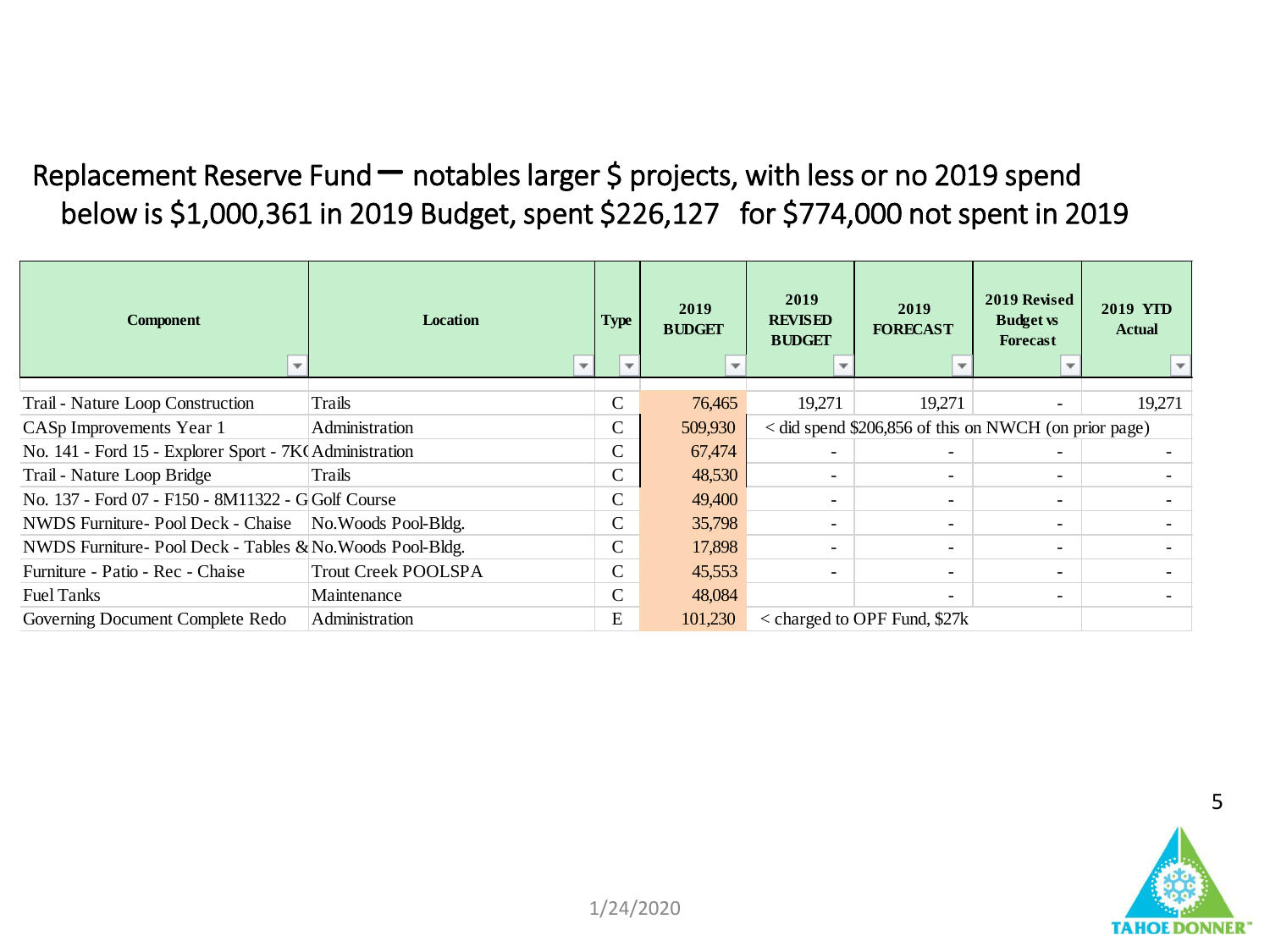### Replacement Reserve Fund – 2019 Spend by Location (page 1 of 3)

|                                 |           |                              |              |                                       |                |              | 35%        | 25%                       | 32%          |
|---------------------------------|-----------|------------------------------|--------------|---------------------------------------|----------------|--------------|------------|---------------------------|--------------|
| <b>Replacement Reserve Fund</b> | 2,422,048 | 987,862                      | 3,409,911    | 3,718,699                             | 1,321,301      | 5,040,000    | 1,296,650  | 333,439                   | 1,630,089    |
| <b>Expenditures</b>             |           | <b>Year to Date - Actual</b> |              | <b>BUDGET for Year - Expenditures</b> |                |              |            | <b>Variance ot Budget</b> |              |
| by Location                     | Capital   | <b>Expense</b>               | <b>Total</b> | <b>Capital</b>                        | <b>Expense</b> | <b>Total</b> | Capital    | <b>Expense</b>            | <b>Total</b> |
| General                         |           |                              |              | (2,339)                               | 4,188          | 1,849        | (2, 339)   | 4,188                     | 1,849        |
| Administration                  | 21,077    | 174,214                      | 195,291      | 598,544                               | 281,955        | 880,499      | 577,467    | 107,741                   | 685,208      |
| Northwoods                      | 217,204   | 16,284                       | 233,488      | 22,385                                | 24,085         | 46,470       | (194, 819) | 7,801                     | (187, 018)   |
| IT                              | 186,713   | 208,693                      | 395,407      | 256,782                               | 224,059        | 480,841      | 70,069     | 15,366                    | 85,434       |
| Forestry                        | 93,667    | 250,113                      | 343,780      | 107,016                               | 275,248        | 382,264      | 13,349     | 25,135                    | 38,484       |
| Trails                          | 54,657    | 8,347                        | 63,004       | 264,636                               | 83,821         | 348,456      | 209,979    | 75,473                    | 285,452      |
| Marina                          | 21,951    | 22,922                       | 44,873       | 82,332                                | 27,209         | 109,542      | 60,382     | 4,287                     | 64,669       |
| <b>Equestrian Center</b>        | 6,359     |                              | 6,359        | 13,611                                | 4,049          | 17,660       | 7,252      | 4,049                     | 11,301       |
| Tennis Complex                  | 27,268    | 10,711                       | 37,979       | 34,121                                | 14,760         | 48,882       | 6,854      | 4,049                     | 10,903       |
| Campground                      |           | 2,322                        | 2,322        | 5,087                                 | 23,462         | 28,549       | 5,087      | 21,140                    | 26,227       |
| <b>Cross Country</b>            | 97,415    | 68,563                       | 165,978      | 96,422                                | 17,160         | 113,583      | (993)      | (51, 403)                 | (52, 396)    |
| Golf Complex                    |           | 12,596                       | 12,596       |                                       | 13,675         | 13,675       |            | 1,079                     | 1,079        |
| Golf Course                     | 274,792   | 34,414                       | 309,206      | 695,729                               | 40,629         | 736,358      | 420,937    | 6,215                     | 427,151      |

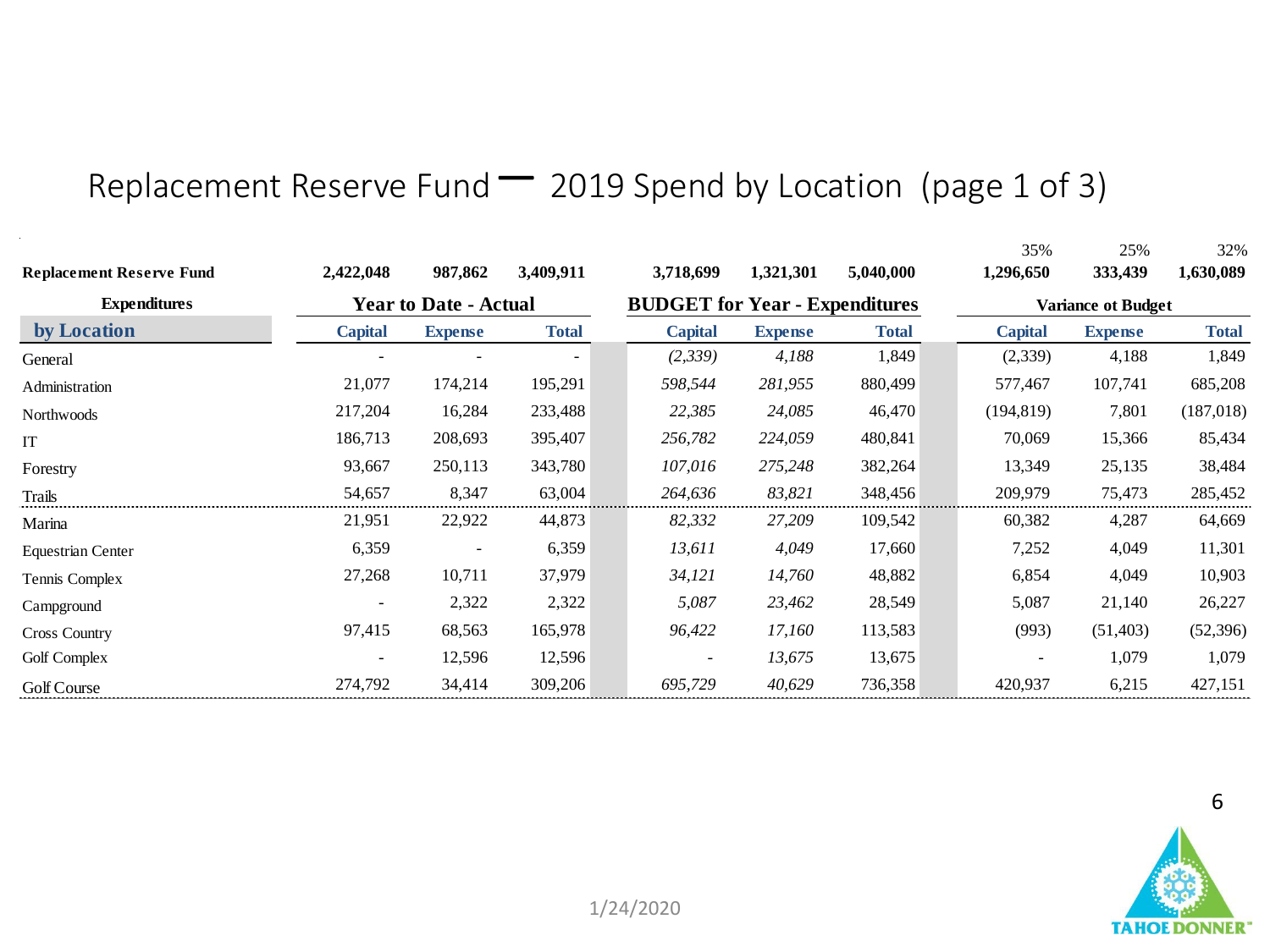### Replacement Reserve Fund  $-$  2019 Spend by Location (page 2 of 3)

| <b>Replacement Reserve Fund</b> | 2,422,048 | 987,862                      | 3,409,911    | 3,718,699                             | 1,321,301      | 5,040,000    | 35%<br>1,296,650          | 25%<br>333,439           | 32%<br>1,630,089 |  |  |  |
|---------------------------------|-----------|------------------------------|--------------|---------------------------------------|----------------|--------------|---------------------------|--------------------------|------------------|--|--|--|
| <b>Expenditures</b>             |           | <b>Year to Date - Actual</b> |              | <b>BUDGET for Year - Expenditures</b> |                |              | <b>Variance ot Budget</b> |                          |                  |  |  |  |
| by Location                     | Capital   | <b>Expense</b>               | <b>Total</b> | <b>Capital</b>                        | <b>Expense</b> | <b>Total</b> | Capital                   | <b>Expense</b>           | <b>Total</b>     |  |  |  |
| The Lodge                       | 65,262    | 73,771                       | 139,033      | 60,949                                | 24,475         | 85,425       | (4,313)                   | (49,295)                 | (53,608)         |  |  |  |
| No. Woods Pool-Bldg.            | 5,226     |                              | 5,226        | 59,134                                |                | 59,134       | 53,908                    |                          | 53,908           |  |  |  |
| Northwoods Pool                 |           |                              |              |                                       |                |              |                           |                          |                  |  |  |  |
| <b>Trout Creek OTHER</b>        |           |                              |              |                                       |                |              |                           |                          |                  |  |  |  |
| <b>Trout Creek POOLSPA</b>      | 42,483    | 2,891                        | 45,375       | 187,952                               | 5,577          | 193,530      | 145,469                   | 2,686                    | 148,155          |  |  |  |
| <b>Trout Creek BLDG</b>         | 901,398   | 3,410                        | 904,808      | 770,268                               | 98,734         | 869,002      | (131, 130)                | 95,324                   | (35,807)         |  |  |  |
| <b>Trout Creek FITNESSEQ</b>    | 77,129    | $\overline{\phantom{a}}$     | 77,129       |                                       |                |              | (77, 129)                 | $\overline{\phantom{a}}$ | (77, 129)        |  |  |  |
| Recreation                      | 29,314    |                              | 29,314       | 29,100                                |                | 29,100       | (214)                     |                          | (214)            |  |  |  |
| Day Camps                       |           |                              |              |                                       |                |              |                           |                          |                  |  |  |  |
| Pizza                           | 13,553    |                              | 13,553       | 38,430                                |                | 38,430       | 24,877                    |                          | 24,877           |  |  |  |
| <b>Bikeworks</b>                | 21,185    |                              | 21,185       | 26,187                                |                | 26,187       | 5,002                     |                          | 5,002            |  |  |  |
| Alder Creek Café                | 564       |                              | 564          | 7,121                                 |                | 7,121        | 6,557                     |                          | 6,557            |  |  |  |
| General Maintenance             | 1,330     | 12,214                       | 13,544       | 2,036                                 | 28,347         | 30,382       | 705                       | 16,133                   | 16,838           |  |  |  |
| Maintenance                     | 6,235     | 33,144                       | 39,379       | 88,653                                | 12,782         | 101,435      | 82,418                    | (20, 362)                | 62,056           |  |  |  |

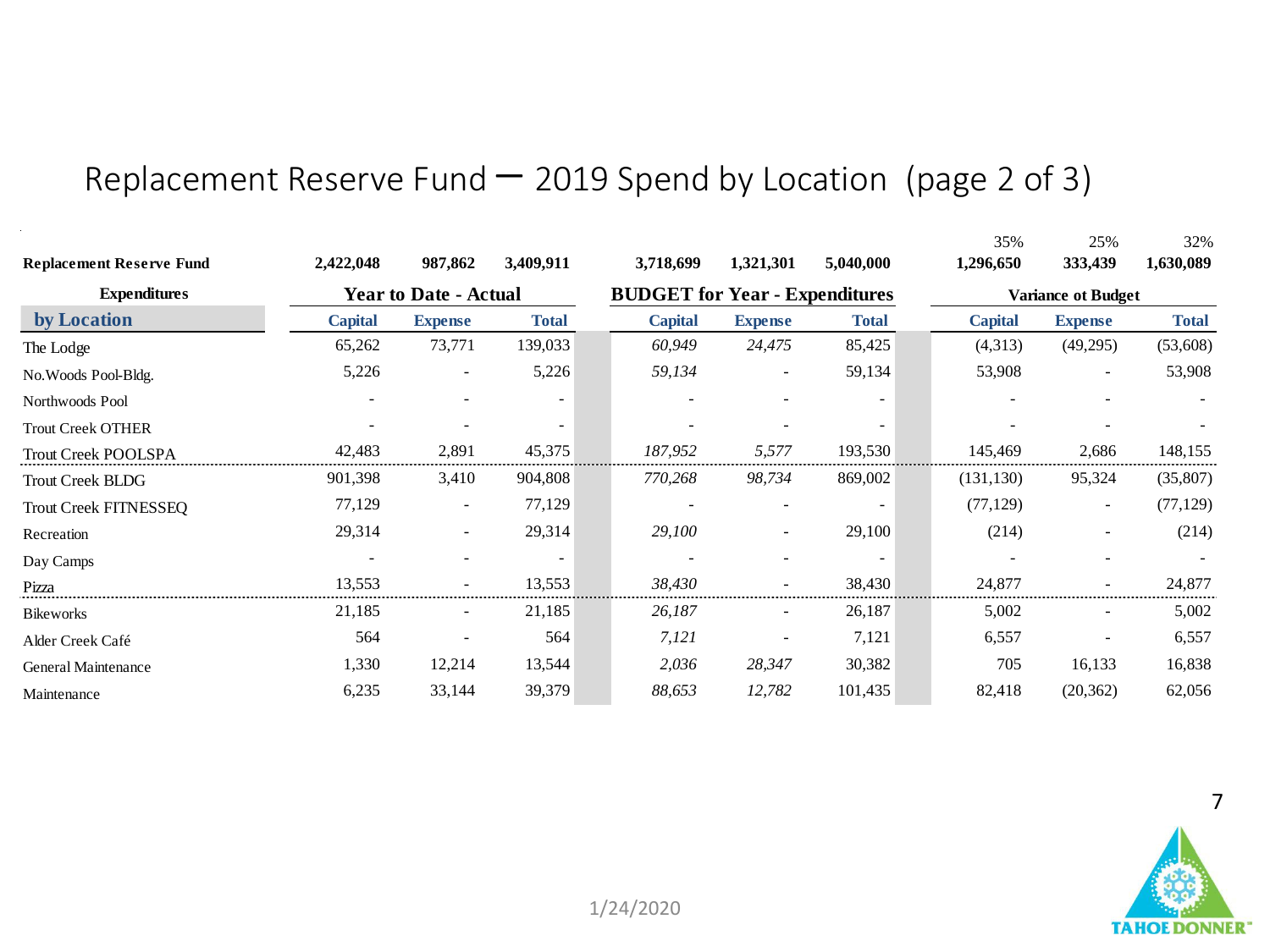### Replacement Reserve Fund  $-$  2019 Spend by Location (page 3 of 3)

|                                 |                          |                              |                          |                                       |                          |              | 35%            | 25%                       | 32%          |
|---------------------------------|--------------------------|------------------------------|--------------------------|---------------------------------------|--------------------------|--------------|----------------|---------------------------|--------------|
| <b>Replacement Reserve Fund</b> | 2,422,048                | 987,862                      | 3,409,911                | 3,718,699                             | 1,321,301                | 5,040,000    | 1,296,650      | 333,439                   | 1,630,089    |
| <b>Expenditures</b>             |                          | <b>Year to Date - Actual</b> |                          | <b>BUDGET</b> for Year - Expenditures |                          |              |                | <b>Variance ot Budget</b> |              |
| by Location                     | <b>Capital</b>           | <b>Expense</b>               | <b>Total</b>             | <b>Capital</b>                        | <b>Expense</b>           | <b>Total</b> | <b>Capital</b> | <b>Expense</b>            | <b>Total</b> |
| <b>Chalet House</b>             | $\overline{\phantom{0}}$ | 24,528                       | 24,528                   | 20,193                                | 4,697                    | 24,891       | 20,193         | (19, 831)                 | 363          |
| Ski Area - Lift Maintenance     | 17,211                   | $\overline{\phantom{0}}$     | 17,211                   | 59,964                                | 32,567                   | 92,531       | 42,753         | 32,567                    | 75,320       |
| Ski Area - Vehicle Maintenance  | 110,039                  | 4,760                        | 114,799                  | 28.504                                | 15,303                   | 43,806       | (81, 535)      | 10,543                    | (70,993)     |
| Ski Area Rentl-Rtl              | 83,134                   | $\overline{\phantom{0}}$     | 83,134                   | 84,428                                | $\overline{\phantom{a}}$ | 84,428       | 1,294          |                           | 1,294        |
| Ski Area-Mtn Ops                | 41,305                   | 23,965                       | 65,270                   | 75,332                                | 39,336                   | 114,667      | 34,027         | 15,371                    | 49,397       |
| Ski-Ops                         |                          |                              |                          |                                       |                          |              |                |                           |              |
| Winter Food-Beverage            |                          |                              | $\overline{\phantom{a}}$ |                                       |                          |              |                |                           |              |
| Snowplay                        | 5,577                    | $\overline{\phantom{0}}$     | 5,577                    | 6.120                                 | 25.183                   | 31,303       | 544            | 25.183                    | 25,727       |

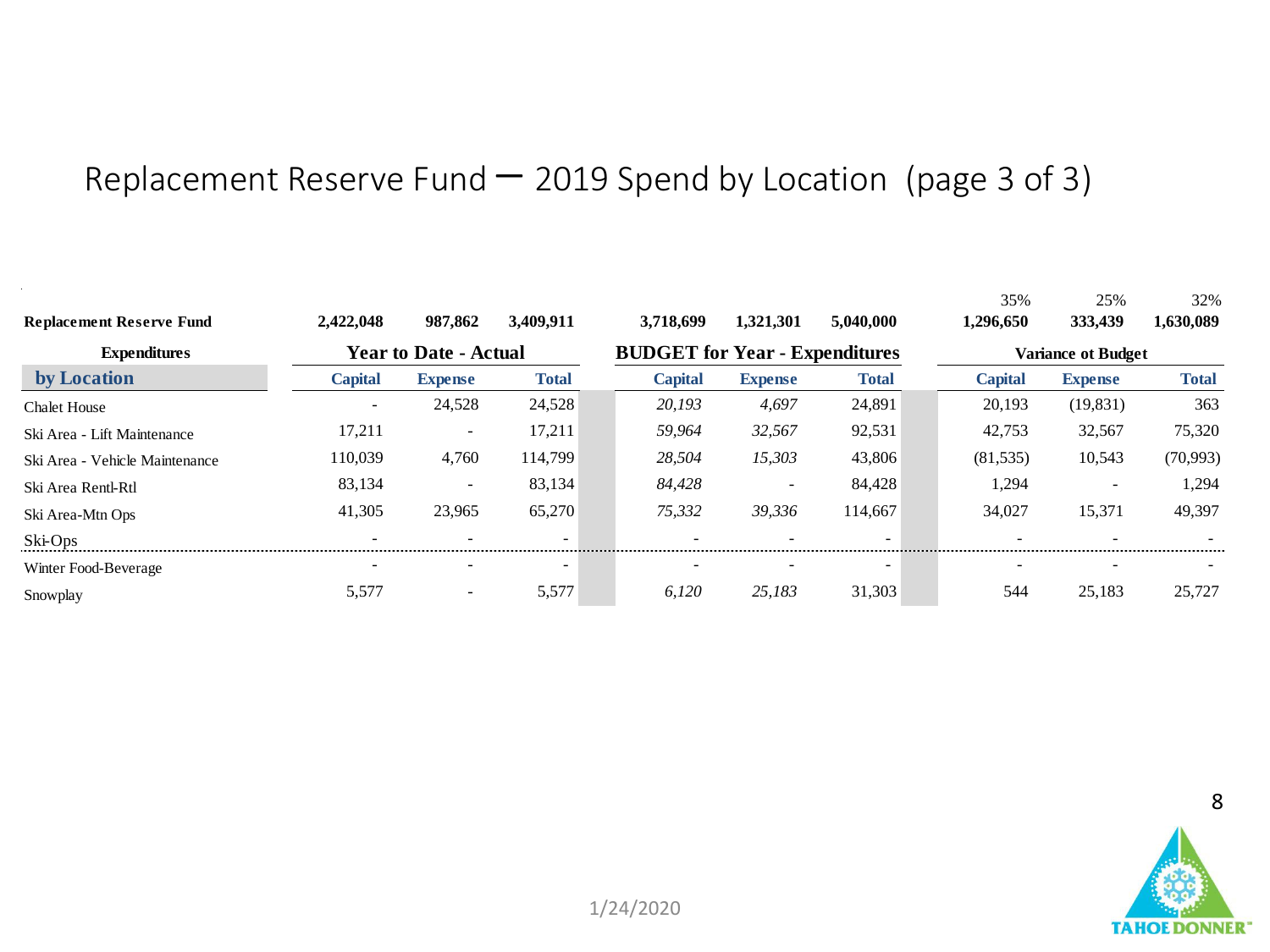# Development Fund - 2019

| <b>TAHOE DONNER ASSOCIATION</b>                |   | <b>12-months YTD</b> |     | 12-months                                   |     |                   |    | 12-months       |   |                     |
|------------------------------------------------|---|----------------------|-----|---------------------------------------------|-----|-------------------|----|-----------------|---|---------------------|
| <b>Capital Funds Summary</b>                   |   |                      |     |                                             |     |                   |    | w/Actual FBCF   |   |                     |
| For the Twelve Months Ending December 31, 2019 |   | 2019                 |     | 2019                                        |     | <b>YTD Actual</b> |    | 2019            |   | <b>Forecast</b>     |
|                                                |   | <b>YTD Actual</b>    |     | <b>Budget</b>                               |     | vs Budget         |    | <b>FORECAST</b> |   | vs Budget           |
| <b>DEVELOPMENT FUND</b><br>$(903) -$           |   |                      |     |                                             |     |                   |    |                 |   |                     |
| 2018 YEAR END 12/31/2018, Beginning Balance    |   | 5,304,788            | \$. | 4,950,000                                   | \$. | 354,788           | \$ | 5,304,788       |   | \$<br>354,788       |
| ASSESSMENT CONTRIBUTION - Regular              |   | 2,168,000            |     | 2,168,000                                   |     |                   |    | 2,168,000       |   |                     |
| <b>Operating Fund Balance Transfer - IN</b>    |   |                      |     |                                             |     |                   |    |                 |   |                     |
| <b>INTEREST INCOME</b>                         |   | 160,459              |     | 86,000<br>$\sim$                            |     | 74,459            |    | 160,459         |   | 74,459              |
| <b>INCOME TAX EXPENSE</b>                      |   | (14, 185)            |     | (7,000)                                     |     | (7, 185)          |    | (14, 185)       |   | (7, 185)            |
| <b>BAD DEBT EXPENSE</b>                        |   | (4, 409)             |     | (5,000)                                     |     | 591               |    | (4,409)         |   | 591                 |
| ALLOCATED OVERHEAD                             |   | (120,000)            |     | (120,000)                                   |     |                   |    | (120,000)       |   |                     |
| <b>EXPENDITURES FOR CAPITAL ADDITIONS</b>      | C | (720,030)            |     | (1,850,000)                                 |     | 1,129,970         |    | (720, 030)      | D | 1,129,970           |
| MAJOR R&M, PROJECTS & LEASE EXPENSES           | M | (11, 859)            |     | (50,000)                                    |     | 38,141            |    | (11, 859)       |   | 38,141              |
| <b>Development Fund Balance</b>                |   | 6,762,764            | æ.  | 5,172,000                                   |     | 1,590,764         | \$ | 6,762,764       |   | \$<br>1,590,764     |
|                                                |   |                      |     | DHSki Lodge replacement designed savings \$ |     |                   |    | 4,000,000       |   | < subject to review |

**All other DVF Projects designed savings \$ 2,762,764** < subject to review

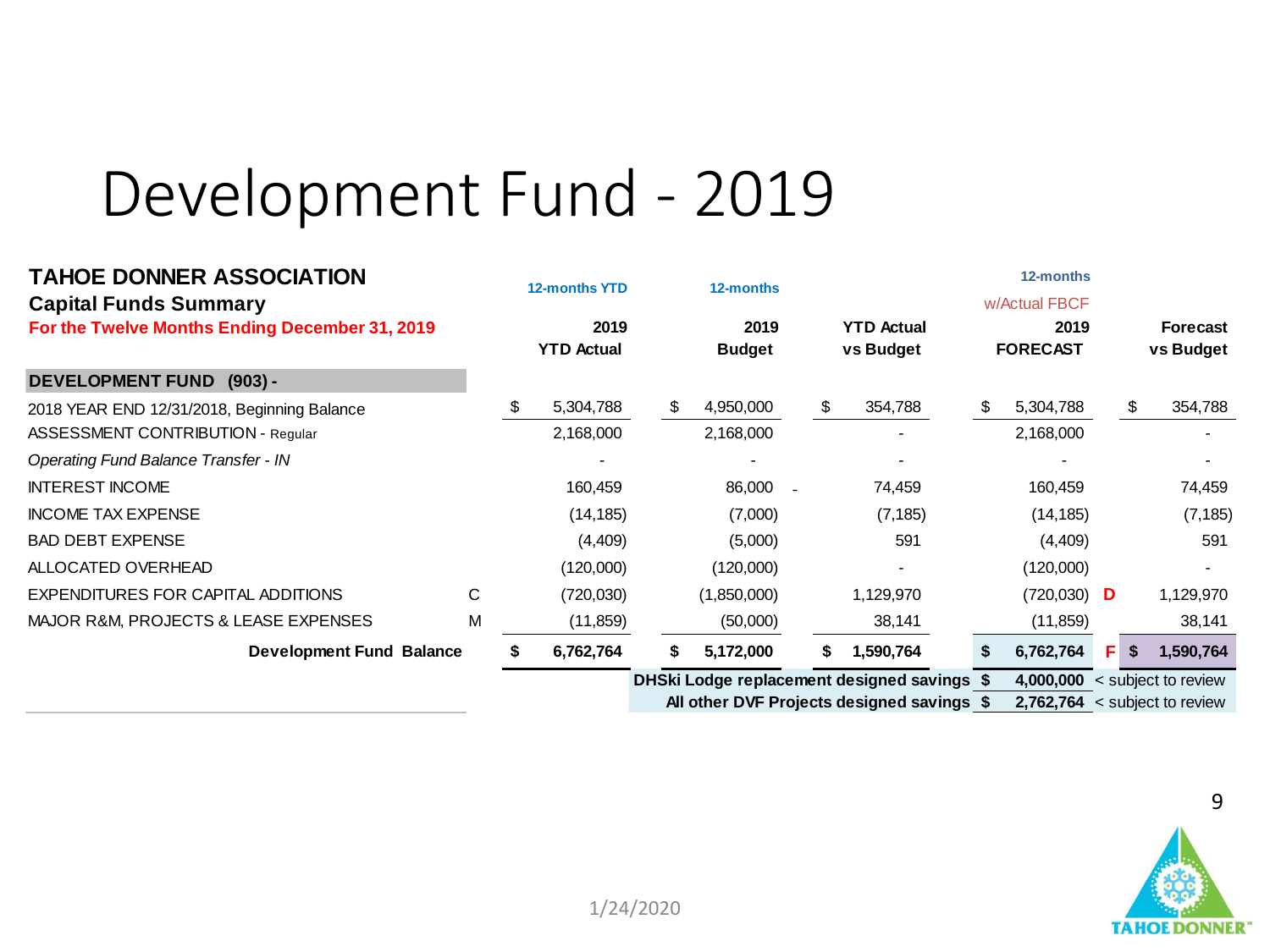# Development Fund – 2019 Expenditures  $722,000$

|                                                                      |            |   | <b>YEAR 2019 SPEND</b> |               |
|----------------------------------------------------------------------|------------|---|------------------------|---------------|
| 732,000                                                              | Project YR |   | <b>YTD Actual</b>      | <b>BUDGET</b> |
| Total, all below                                                     |            |   | 731,889                | 1,900,000     |
| Association, New Accessability ImprovementSS                         | 2019       | C | 15,230                 | 50,000        |
| Association, Member Surveys                                          | 2019       | E | 11,859                 | 50,000        |
| Alder Creek Adventure Center, Master Plan                            | 2019       | C |                        | 10,000        |
| Cross Country Ski, Snowmaking                                        | 2019       | C | 3,550                  | 100,000       |
| Northwoods Clubhouse, Master Plan                                    | 2019       | C |                        | 10,000        |
| Downhill Ski - Daylodge/SkierServices/Lifts, soft costs              | 2019       | C |                        | 200,000       |
| Downhill Ski - Snowmaking phase 2                                    | 2019       | C | 5,350                  | 600,000       |
| Downhill Ski - regrading mile run, soft costs                        | 2019       | C | 36,000                 | 50,000        |
| Beach Club Marina, Master Plan                                       | 2019       | С |                        | 10,000        |
| The Lodge, covered walkway in parking lot                            | 2019       | C | 3,379                  | 75,000        |
| Trails, new trail(s) per trails master plan                          | 2019       | C |                        | 67,000        |
| Trails, new trailhead project                                        | 2019       | C | 29,662                 | 33,000        |
| Trout Creek Recreation Facility, Master Plan                         | 2019       | C |                        | 10,000        |
| Trout Creek Recreation Facility, Remodel DF portion                  | 2019       | C | 396,165                | 275,000       |
| Snowplay, snowmaking                                                 | 2019       | C | 400                    | 100,000       |
| Association, Feasability Studies                                     | 2019       | C |                        | 10,000        |
| <b>Direct Payroll Charge</b>                                         | 2019       | C | 191,000                | 191,000       |
| Land Acquisition, Other Projects, Contingency                        | 2019       | C |                        | 59,000        |
| Carry-Over Projects (not budgeted to carry-over) and Added Projects: |            |   |                        |               |
| DHSki Eagle Rock Shrouding and Charilift Relocation                  | 2018       | C | 7,304                  |               |
| Alder Creek Adv Center, Building (PUD deposit misapplied)            | 2012       | С | 4,500                  |               |
| Equine Campus - Asphalt Parking/Walkways (permit reqm)               | 2017       | C | 27,490                 |               |

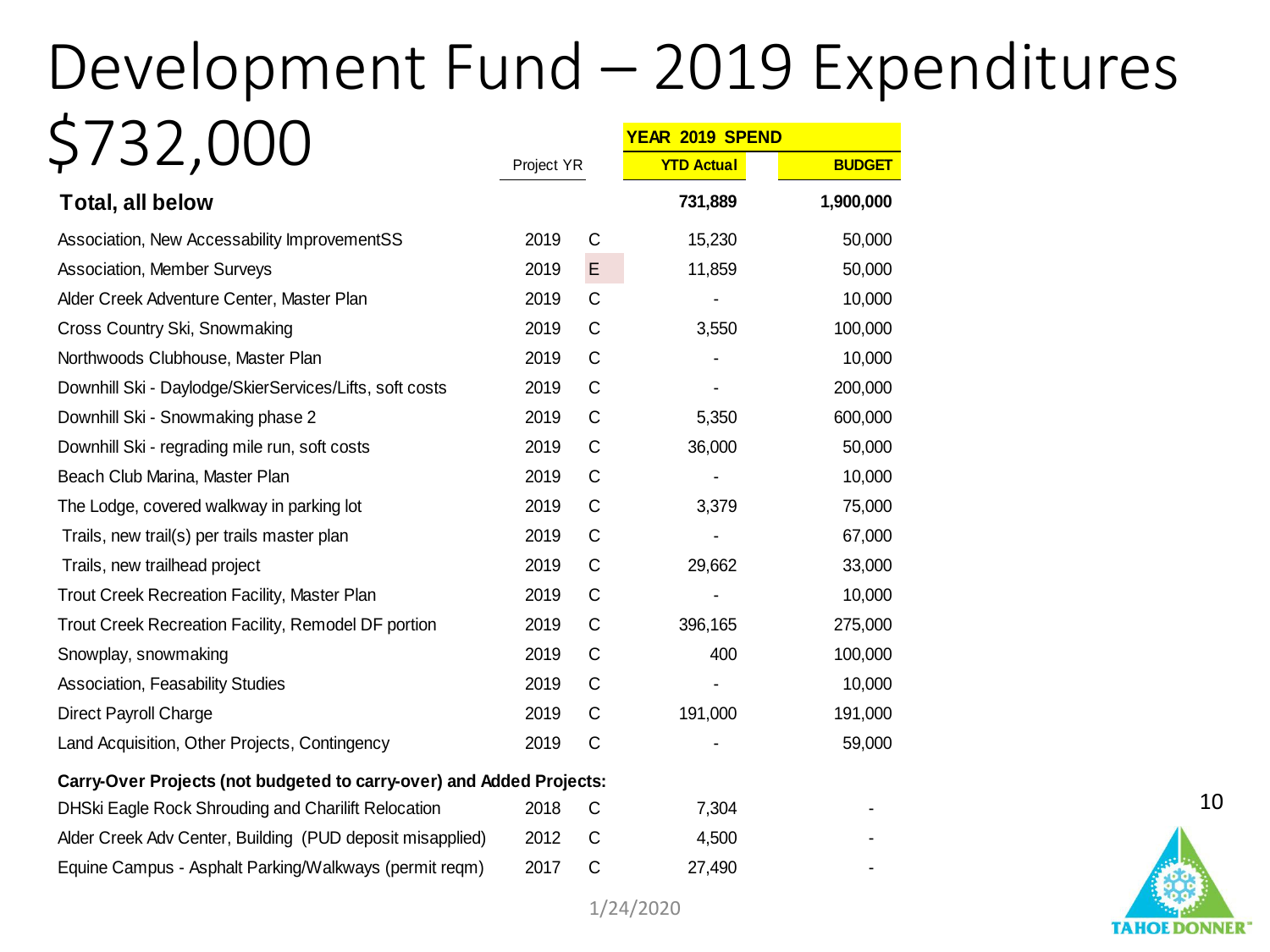# New Equipment Fund - 2019

| <b>TAHOE DONNER ASSOCIATION</b>                | <b>12-months YTD</b> |    | 12-months     |                   | 12-months       |                 |
|------------------------------------------------|----------------------|----|---------------|-------------------|-----------------|-----------------|
| <b>Capital Funds Summary</b>                   |                      |    |               |                   | w/Actual FBCF   |                 |
| For the Twelve Months Ending December 31, 2019 | 2019                 |    | 2019          | <b>YTD Actual</b> | 2019            | <b>Forecast</b> |
|                                                | <b>YTD Actual</b>    |    | <b>Budget</b> | vs Budget         | <b>FORECAST</b> | vs Budget       |
| <b>NEW EQUIPMENT FUND (905)</b>                |                      |    |               |                   |                 |                 |
| 2018 YEAR END 12/31/2018, Beginning Balance    | 113,021              | \$ | 54,000        | 59,021            | 113.021         | \$<br>59,021    |
| ASSESSMENT CONTRIBUTION                        | 194,000              |    | 194,000       |                   | 194,000         |                 |
| <b>INTEREST INCOME</b>                         | 6,813                |    | 3,000         | 3,813             | 6,813           | 3,813           |
| <b>INCOME TAX EXPENSE</b>                      |                      |    |               |                   |                 |                 |
| EXPENDITURES FOR CAPITAL ADDITIONS<br>C        | (105, 557)           |    | (187,000)     | 81,443            | (105, 557)      | 81,443          |
| <b>NM&amp;E Fund Balance</b>                   | 208.278              | S  | 64,000        | 144.278           | 208,278         | 144.278         |

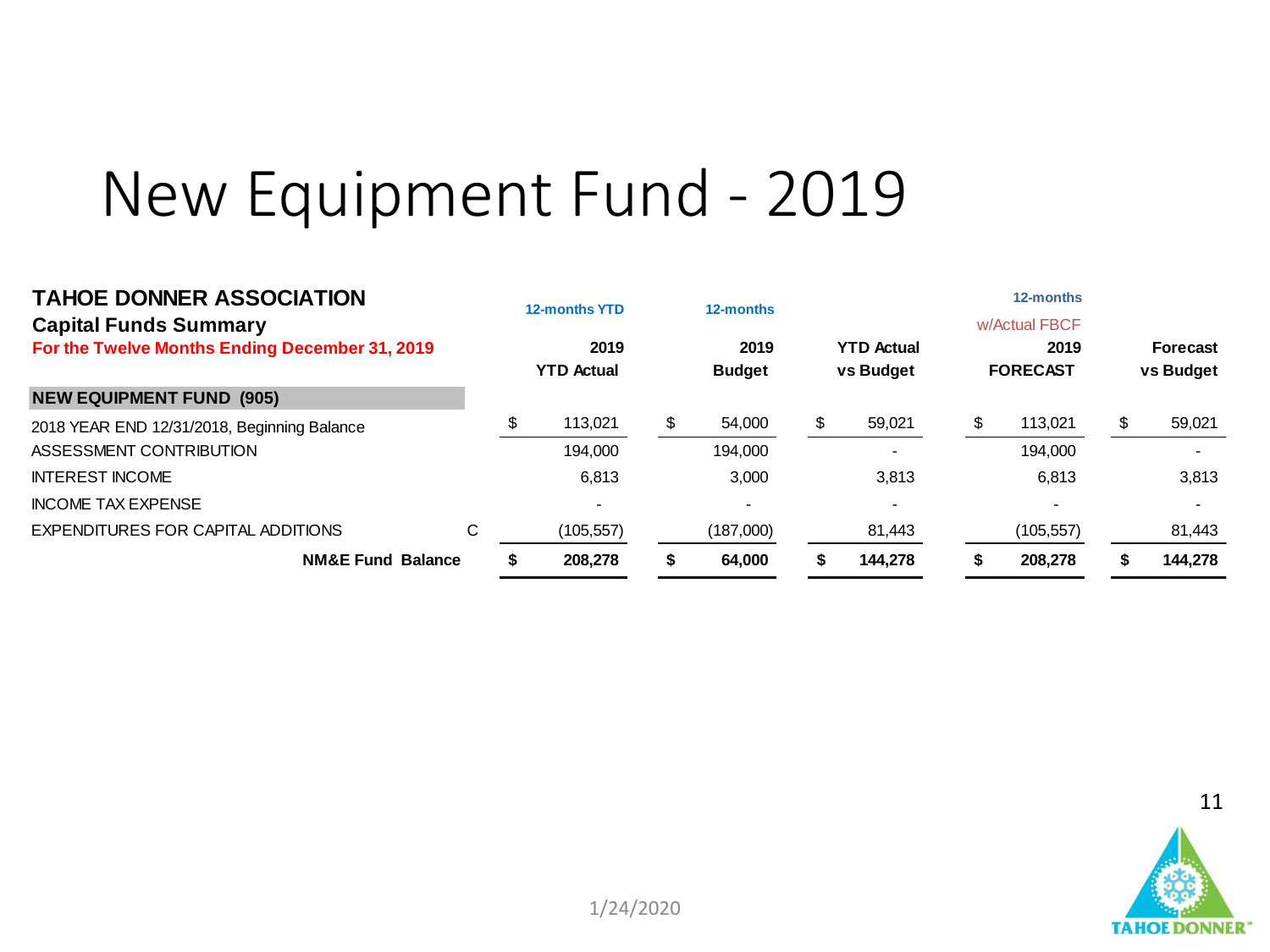# New Equipment Fund – 2019 Expenditures \$106,000

| <b>Component</b>                              | <b>Location</b>    | <b>Type</b>   | 2019<br><b>Planned</b><br><b>Month</b> | 2019<br><b>BUDGET</b> | 2019<br><b>REVISED</b><br><b>BUDGET</b> | 2019<br><b>FORECAST</b>  | 2019 Revised<br><b>Budget vs</b><br><b>Forecast</b> | <b>2019 YTD</b><br><b>Actual</b> |
|-----------------------------------------------|--------------------|---------------|----------------------------------------|-----------------------|-----------------------------------------|--------------------------|-----------------------------------------------------|----------------------------------|
| <b>ASO Workstation</b>                        | <b>ASO</b>         | $\mathsf{C}$  | 12                                     |                       | 271                                     | 271                      |                                                     | 271                              |
| <b>HVAC</b> for Mezzanine                     | <b>ASO</b>         | $\mathbf C$   | 12                                     |                       | 251                                     | 251                      | $\overline{\phantom{a}}$                            | 251                              |
| <b>CRM Software - Marketing</b>               | IT                 | $\mathsf{C}$  | 12                                     | 30,000                | 30,000                                  | $\blacksquare$           | 30,000                                              |                                  |
| <b>Cellphone Booster - Trout Creek</b>        | <b>Trout Creek</b> | $\mathbf C$   | 12                                     | 30,000                |                                         |                          | $\blacksquare$                                      |                                  |
| Forestry Workstation - Defensible Space IT    |                    | $\mathsf{C}$  | 12                                     | 2,800                 | 2,800                                   |                          | 2,800                                               |                                  |
| <b>Chipper Brush Bandit Model 250XP</b>       | Forestry           | $\mathsf{C}$  | 03                                     | 54,000                | 54,000                                  | 51,164                   | 2,836                                               | 51,164                           |
| <b>Trail Counters</b>                         | Trails             | $\mathsf{C}$  | 99                                     | 5,000                 | 5,000                                   | $\blacksquare$           | 5,000                                               |                                  |
| Toro Workman (1 New) - Equestrian             | Equestrian         | $\mathbf C$   | 12                                     | 31,000                | 31,000                                  | 26,215                   | 4,785                                               | 26,215                           |
| Pickleball windscreen                         | Tennis             | $\mathsf{C}$  | 12                                     | 2,000                 | 2,000                                   | 2,040                    | (40)                                                | 2,040                            |
| <b>Bear Boxes</b>                             | Campground         | $\mathbf C$   | 99                                     | 8,000                 | 8,000                                   | $\overline{\phantom{a}}$ | 8,000                                               |                                  |
| <b>Rolling Canoe Racks</b>                    | Day Camps          | $\mathbf C$   | 12                                     | 3,000                 | 3,000                                   | 2,998                    | $\overline{2}$                                      | 2,998                            |
| Tennis Center Pickelball Machine & Acc Tennis |                    | $\mathsf{C}$  | 12                                     |                       | 2,300                                   | 2,164                    | 136                                                 | 2,164                            |
| Risk - iPad Air Tablets - Summer Operat IT    |                    | $\mathsf{C}$  | 12                                     |                       | 3,500                                   | 3,218                    | 282                                                 | 3,218                            |
| Laminator                                     | Communications     | $\mathcal{C}$ | 12                                     |                       | 2,700                                   | 2,537                    | 163                                                 | 2,537                            |
| <b>Strength Equipment Additional Equip</b>    | <b>Trout Creek</b> | $\mathbf C$   | 12                                     |                       | 14,700                                  | 14,700                   | $\blacksquare$                                      | 14,700                           |
| <b>NEF Contingency 2019</b>                   | Various            | $\mathsf{C}$  | 99                                     | 75,000                |                                         |                          |                                                     |                                  |

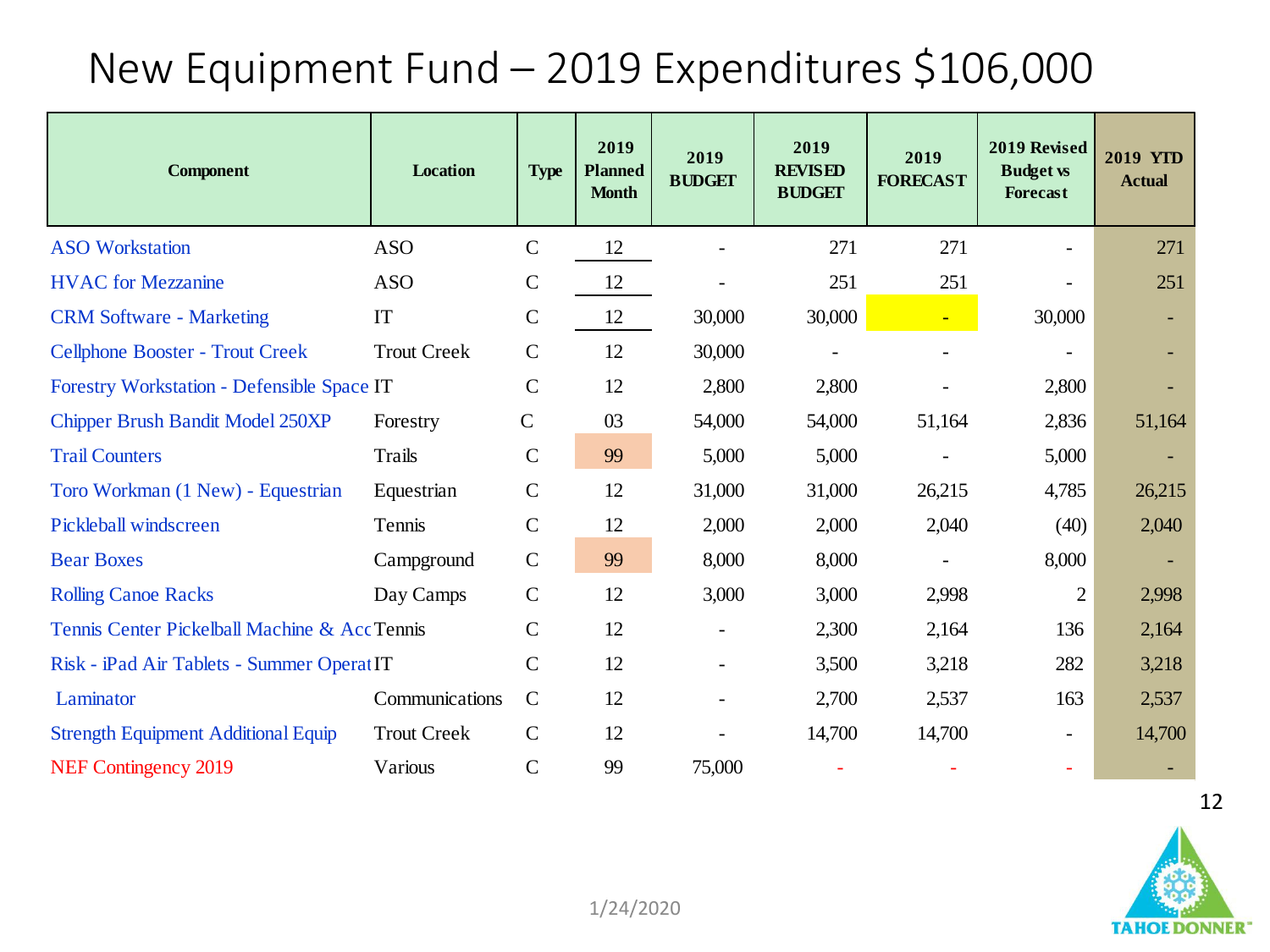# ❖Downhill Ski Lodge – Planning \$350,000

- o Task Force determining size
- o Draft Scope of Work
- o Engage with Designer/Architect
- o Member Outreach plan/Feedback
- o Milestones reviews with Board and approvals to move to each next step
	- o Move Towards 30% design or more
- o Goal Construction 2023

### ❖ACAC Snowmaking Construction Phase 1 & 2 - \$550,000

- o At 95% Plans
- o Permitting
- o Member Outreach/Neighborhood Feedback Noise Demo Scheduled for early Feb
- o Member Outreach & Board Approval
- o 2020 Construction

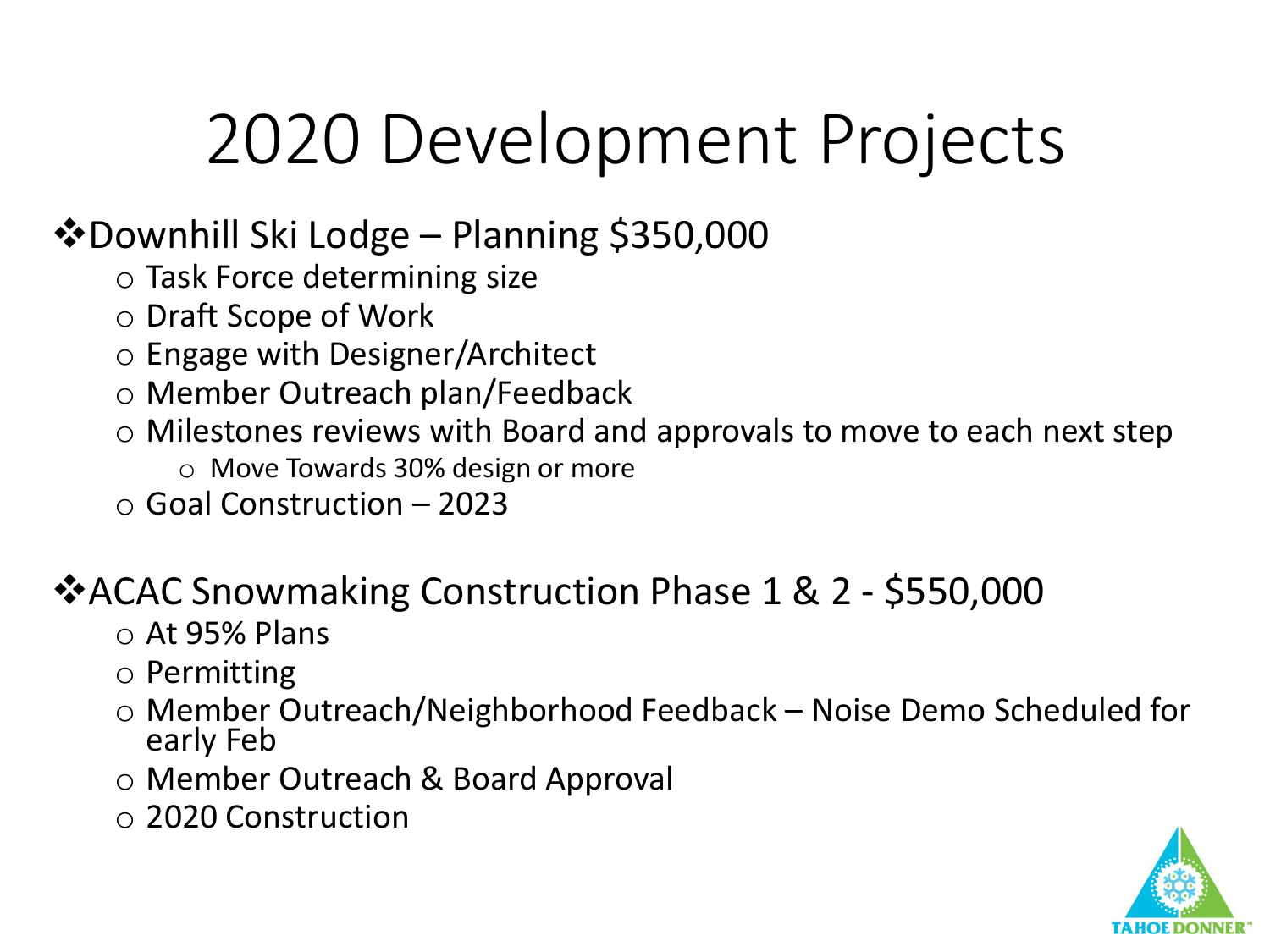# ❖Snowmaking to Eagle Rock – Construction \$550,000

- o 95% Construction Docs
- o Permitting
- o Member Outreach & Board Approval
- o 2020 Construction

### ❖Snowmaking At Snowplay – Construction \$185,000

- o 95% Construction Docs
- o Permitting
- o Member Outreach & Board Approval
- o 2020 Construction

### ❖Mile Run Regrade – Use 2019 Remaining Budget and defer Const to 2021

- $\circ$  Soft Costs 2019 Budget Remaining \$14,000%
	- o Construction Docs @ 30 %
	- o Need to vet other options
	- o Final Design
	- o Permitting
- o 2021 Construction defer 2020 \$500,000 to 2021

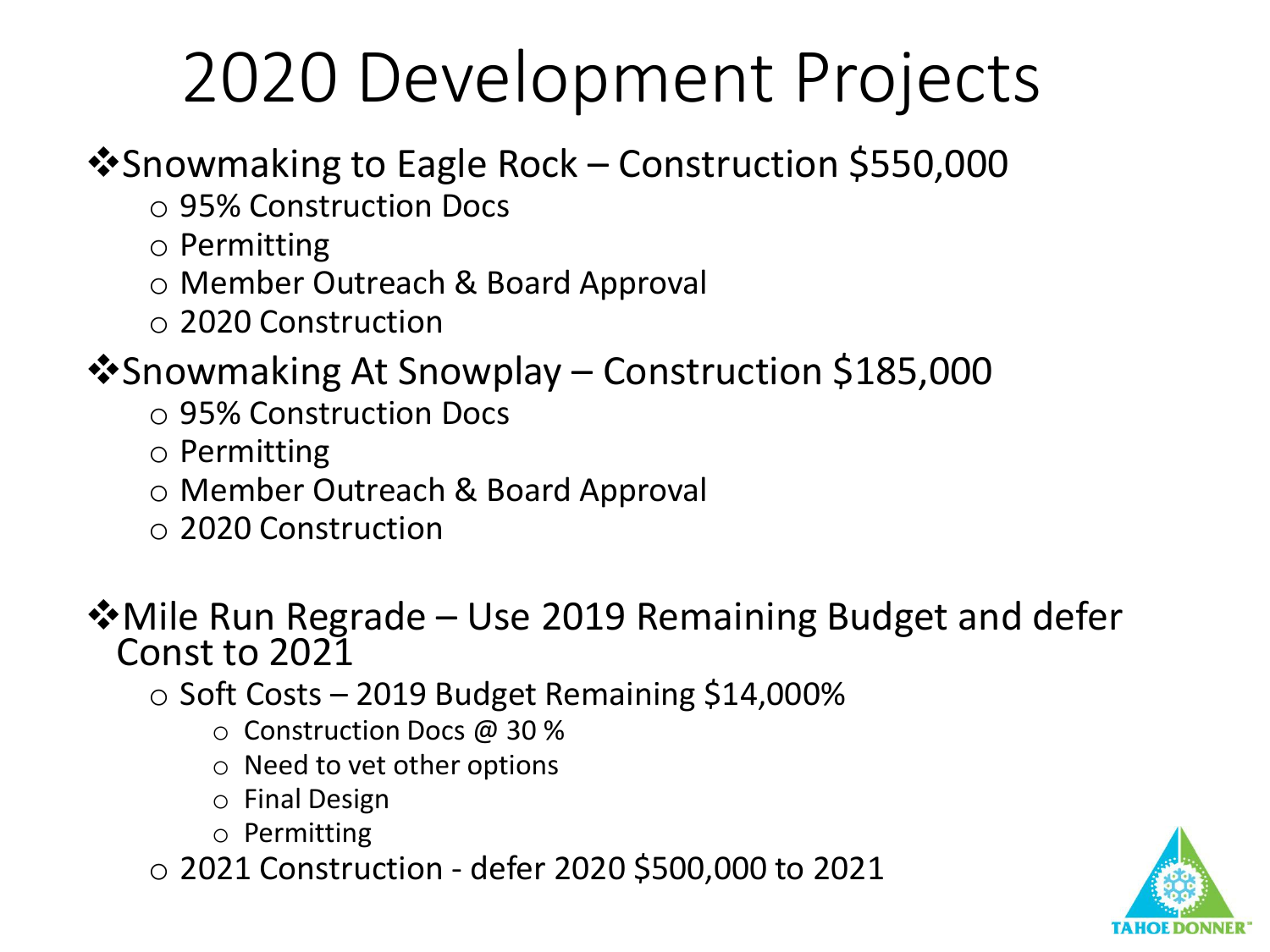❖New Accessibility Improvements - \$150,000 oCASP Year 2 Needs – See RR Item

❖Lodge Parking Lot Walkway Improvements- \$222,990 o2020 Budget \$150,000 2019 Budget \$75,000, spent \$3,400 oDecide between Hydronic and covered oFinalize Plans & Board Approval oTie into CASP ADA Parking Stall Project from RR o2020 Construction

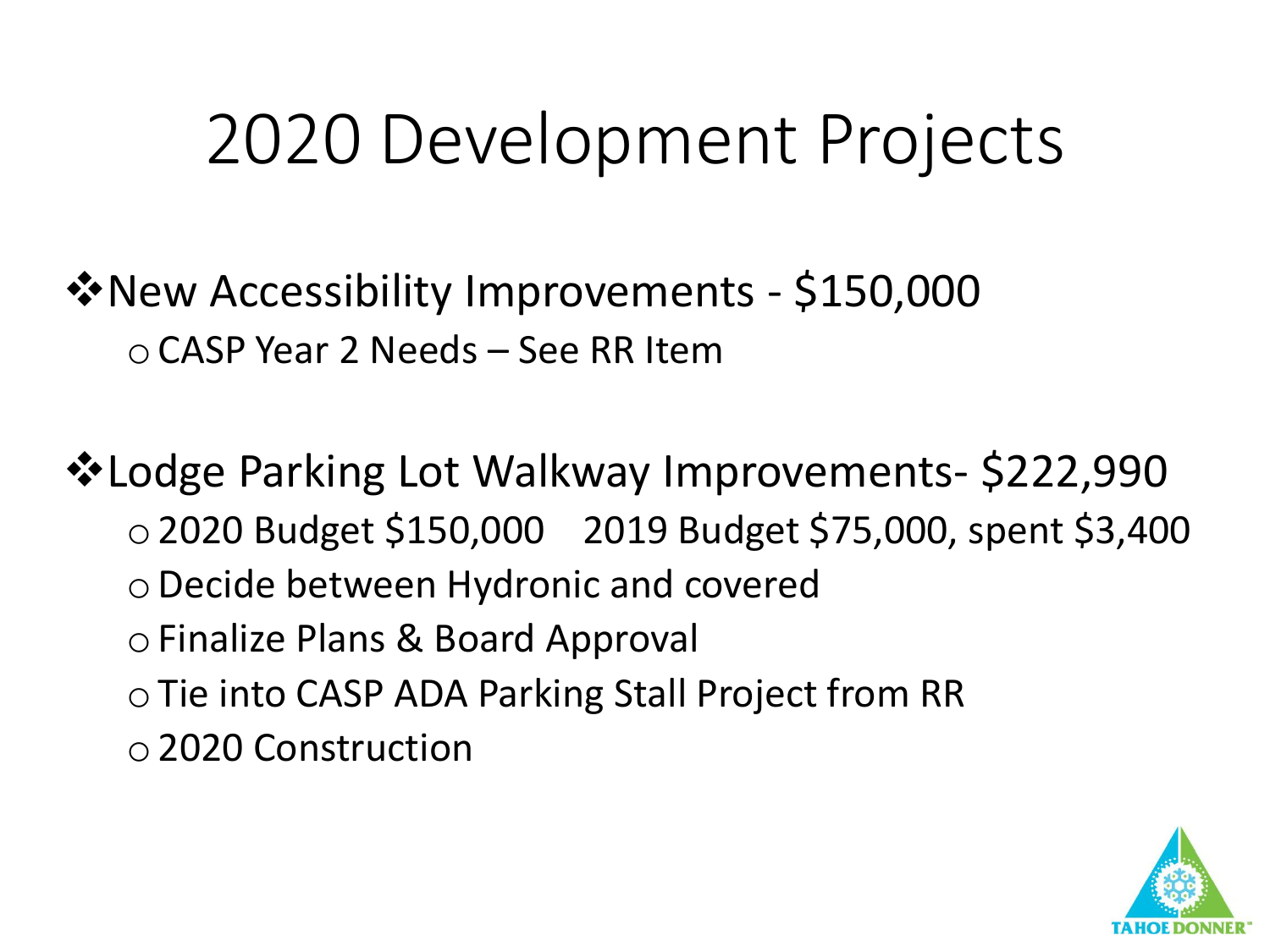• Trails and Open Space – Implement Trail/Trailhead Projects Bdg2020 \$150,000 +2019 carryover ~\$60,000

o Bermgarten Phase 2 - Pave

- RFP-Engineering plans
- Board review and approval
- **Construction**

oAdditional Trailhead/Trail Projects

- Other Development Fund Projects Budget 2020
	- \$275,000 Expansion (DVF) portion of TCRC Project
	- \$ 70,000 Feasibility Studies (Aquatics 2020 listed)
	- \$ 60,000 Future land acquisitions

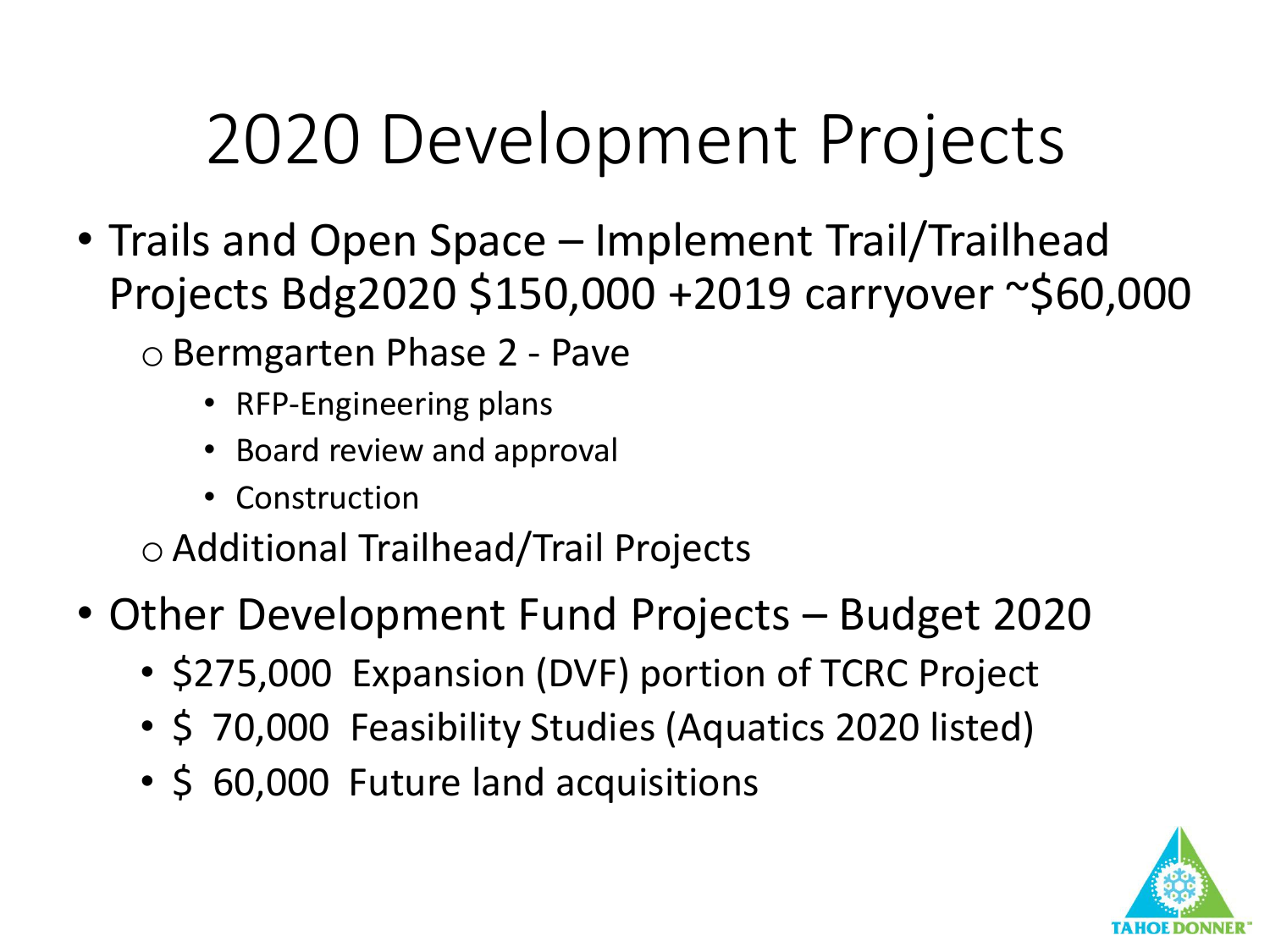# Major 2020 Reserve Replacement Projects

### ❖Golf Course Projects - \$2,152,788

- o Construction Summer 2020 Fairways Greens & Agency Fees
- o Contract Management
- o Construction Oversite

### ❖Nature Loop Project -\$647,035

- o Currently in Final Design and Permitting
- o Board Approval
- o Construction Summer 2020 New Bridge, Boardwalk, Trail Repairs, Signage
- o Contract Management
- o Construction Oversite

#### ❖Lodge Grotto Expansion - \$42,000

- $\circ$  Grotto Expansion Have 80 Guest Events (in Place of tent)
- o CASP Paver Repairs

#### ❖CASP Year 2 - \$500,000

- $\circ$  Phase 1 T-9 Grill Paver Repair \$40,000???
- $\circ$  Phase 2 Lodge ADA Parking Stalls
- o DCP needs to Prioritize Phase 2 Projects. May be higher priority items

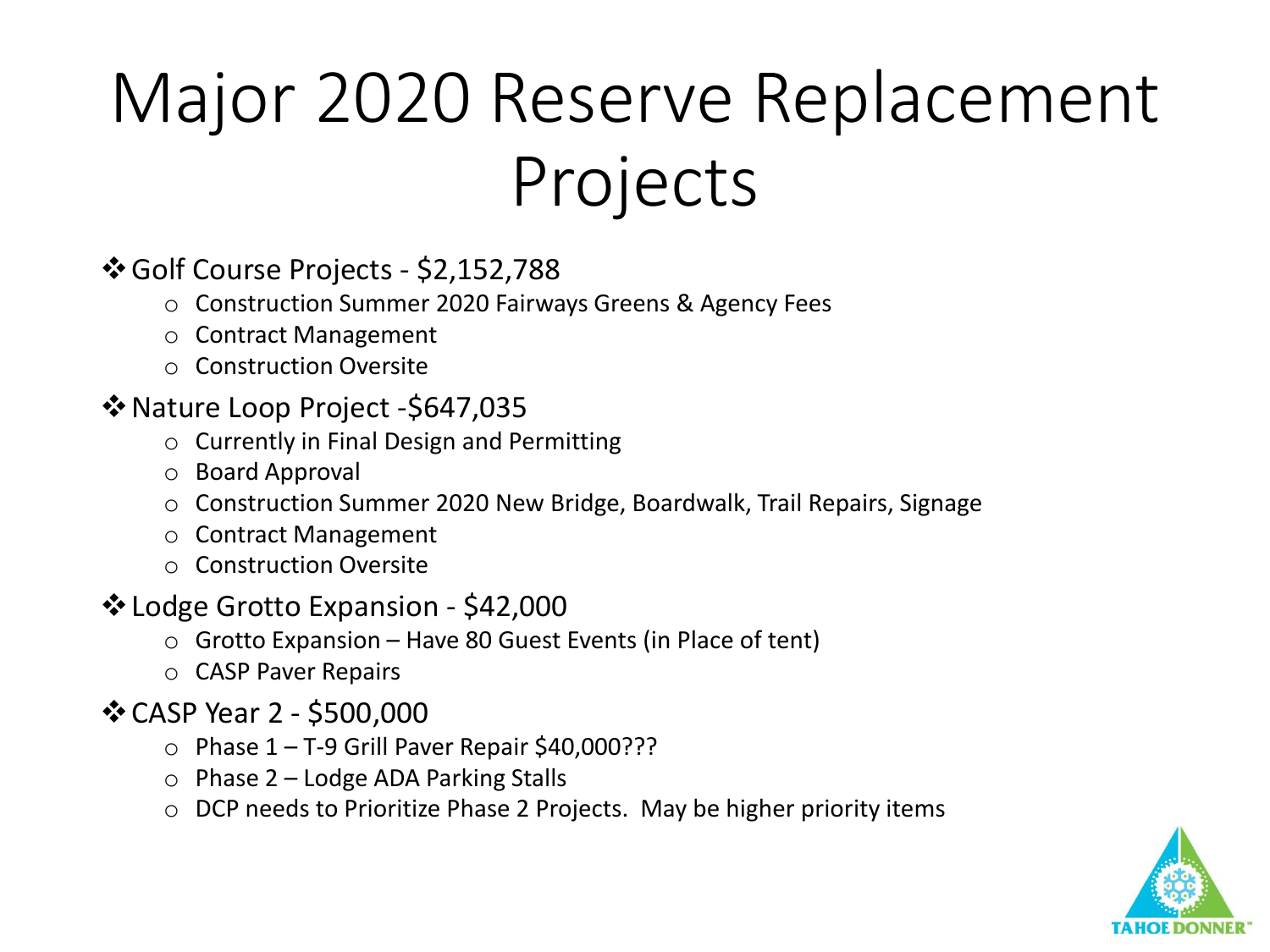Trout Creek Expansion Update Board Approved \$2.4M

❖Mt Lincoln Contract & Change Orders **\$1,623,371**

o Contract Amount - \$1,234,028

o Change Orders – \$389,343

 $\circ$  items in the \$2.4m budget/scope, added to Mt Lincoln's scope of work o Gym is complete

 $\circ$  Men and Women's Locker Room – Complete by 2/14/20

- ADA Requirement to replace Rubber Mats/Concrete Floor Failing
- Plans Required ADA Compliance for vanity and shower stalls
- o Multipurpose Kids Room CO #35 Pending \$20,000
	- New flooring, trim and Paint
	- Complete 3/31/20?
- o Pool Deck Emergency Exit \$50,000
	- Permit Requirement to increase egress and fix gates from Phase 1
	- Currently in Design
	- Complete Spring 2020

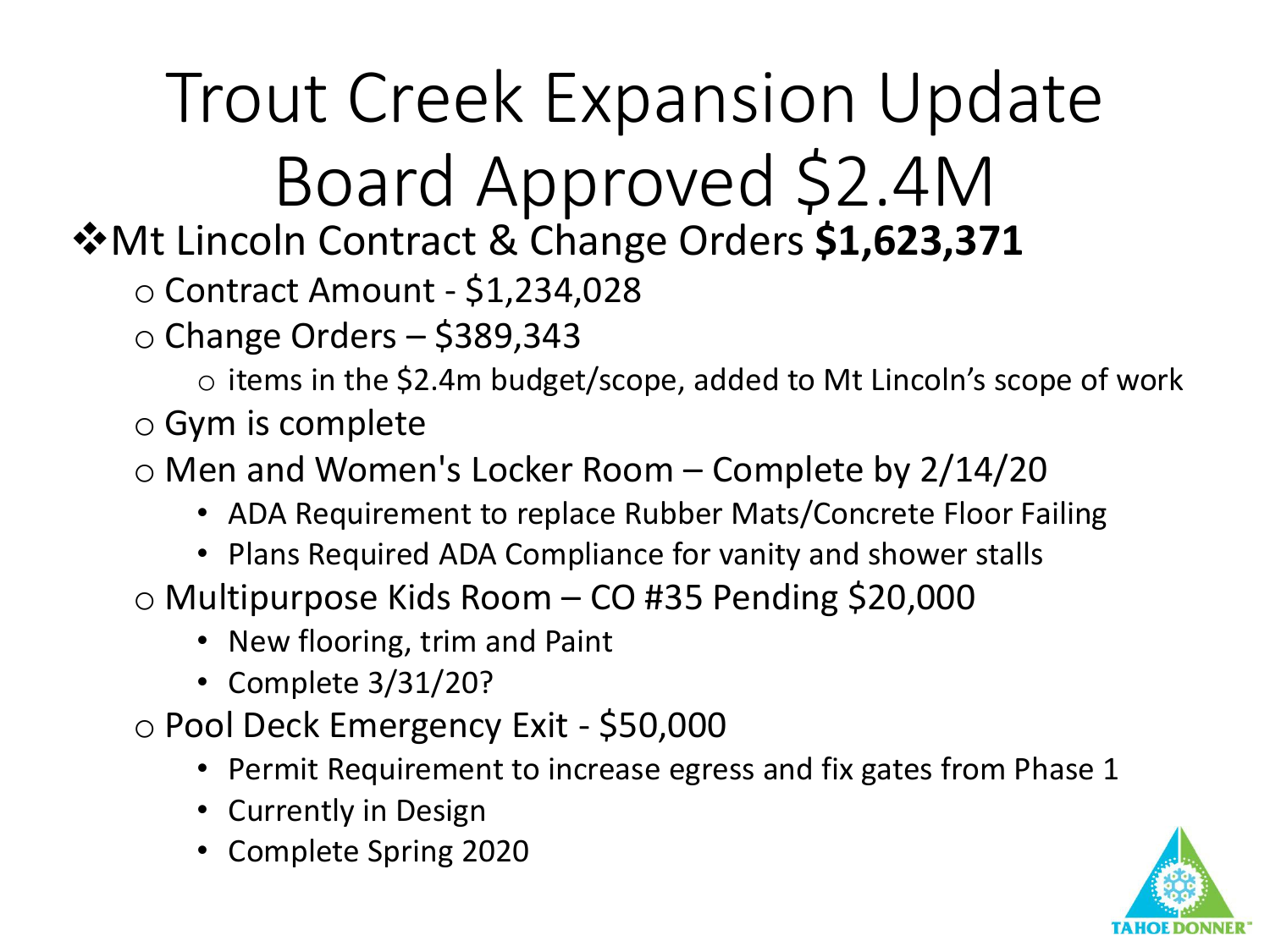# Trout Creek Expansion Update Board Approved \$2.4M

# ❖2020 Approved RR Projects, not in Contract **\$212,463**

- o Paint Interior \$18,000
	- o Entrance way, Hallway Corridor, Exercise Room, Offices
	- $\circ$  Night Work Complete by 3/31/20
- $\circ$  Landscaping Outside new addition -\$17,717
	- o Complete Spring 2020
- o Signage \$16,756 (This Reduces Mt Lincolns Contract by \$7,450.23)
- o Aerobics Floor Refinishing \$10,000
- o Misc. RR Components \$6,289
- o Poolside Restroom and Spa Extr. Windows & Door \$51,051
- o Parking Lot Post Lamps \$45,553
- o TDA Costs (TV's, AVA, Ect.) \$47,097

❖Project Approved Item Currently Being Differed - **\$185,000**

o CASP Parking Lot Driving Range and Snow Play Improvements (2021) -DF \$185,000